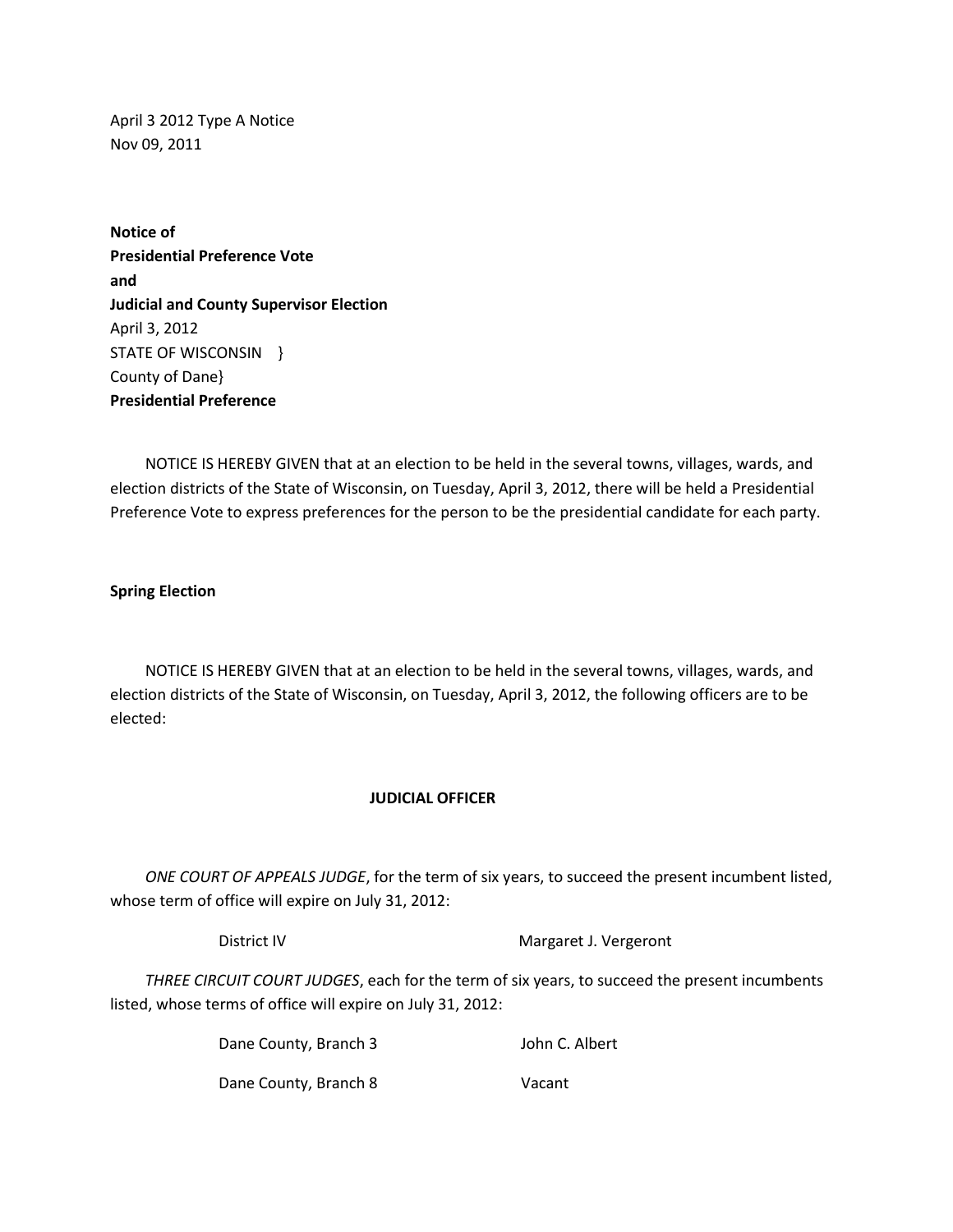Dane County, Branch 11 Vacant

Dane County, Branch 12 David T. Flanagan

## **COUNTY SUPERVISORS**

 *A COUNTY SUPERVISOR* for each county supervisory district, for a term of two years, to succeed the present incumbent listed, whose term will expire on April 16, 2012:

|             | <b>Current</b>         | 2012 Election after redistricting |
|-------------|------------------------|-----------------------------------|
|             | <b>Incumbent</b>       | Incumbent                         |
|             |                        |                                   |
| District 1  | <b>Scott McDonell</b>  | <b>Scott McDonell</b>             |
| District 2  | Barbara Vedder         | Barbara Vedder                    |
| District 3  | Donald J. Imhoff       | <b>OPEN</b>                       |
| District 4  | <b>Brett Hulsey</b>    | Kyle Richmond                     |
| District 5  | Analiese Eicher        | Analiese Eicher                   |
| District 6  | <b>John Hendrick</b>   | <b>John Hendrick</b>              |
| District 7  | Matt Veldran           | Matt Veldran                      |
| District 8  | Carousel Bayrd         | Carousel Bayrd                    |
| District 9  | Dianne Hesselbein      | Dianne Hesselbein                 |
| District 10 | Jeremy Levin           | Jeremy Levin                      |
| District 11 | Al Matano              | Al Matano/Brett Hulsey            |
| District 12 | Paul Rusk              | <b>Paul Rusk</b>                  |
| District 13 | Chuck Erickson         | Chuck Erickson                    |
| District 14 | <b>Melanie Hampton</b> | <b>Melanie Hampton</b>            |
| District 15 | <b>Ronn Ferrell</b>    | <b>Ronn Ferrell</b>               |
| District 16 | Dave de Felice         | Dave de Felice                    |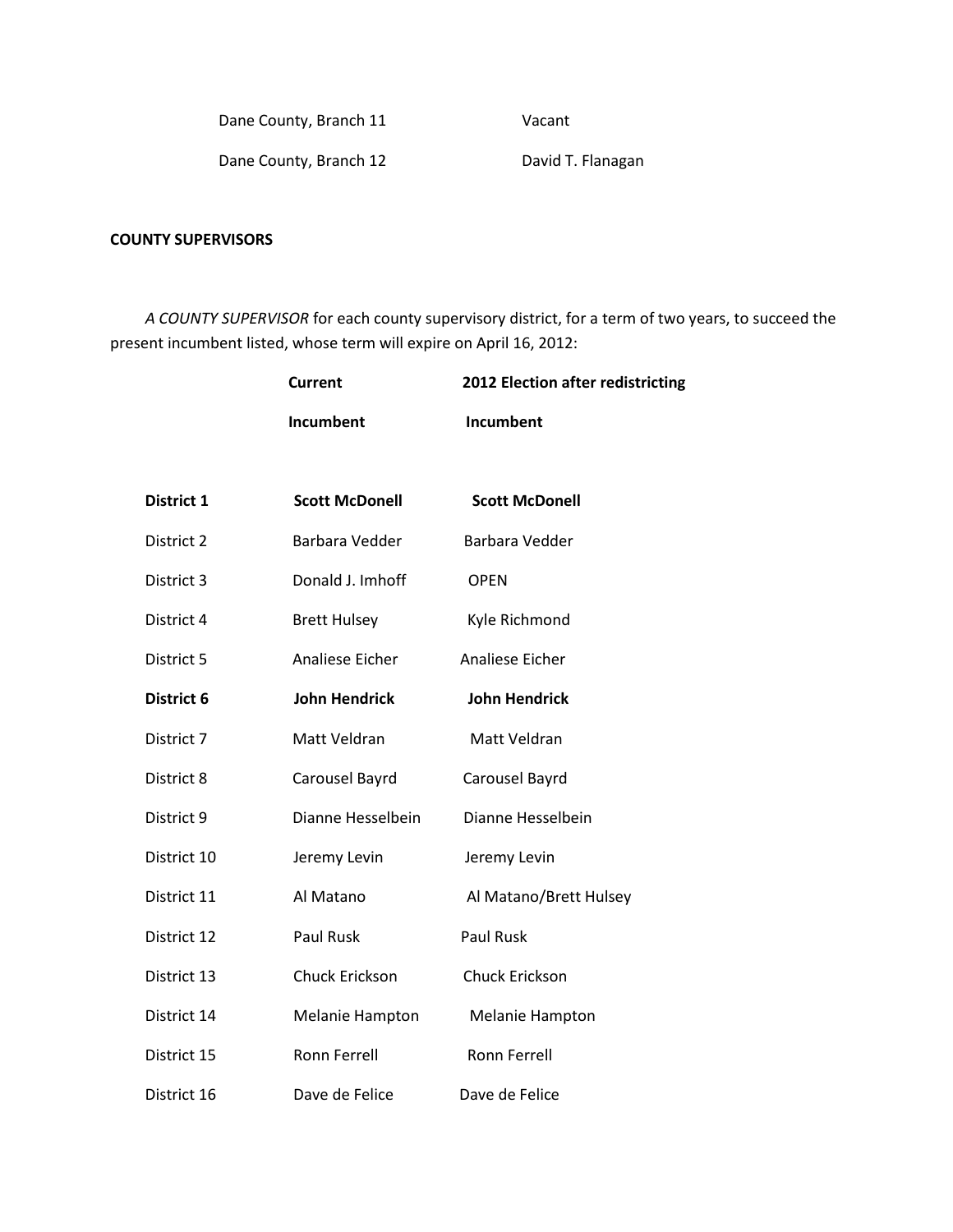| District 17 | <b>Tom Stoebig</b>     | Tom Stoebig/Donald J. Imhoff |
|-------------|------------------------|------------------------------|
| District 18 | Melissa Sargent        | Melissa Sargent              |
| District 19 | <b>Bill Clausius</b>   | <b>Bill Clausius</b>         |
| District 20 | Duane Gau              | Duane Gau/Dennis O'Loughlin  |
| District 21 | David E. Wiganowsky    | David E. Wiganowsky          |
| District 22 | Dennis O'Loughlin      | <b>OPEN</b>                  |
| District 23 | Shelia Stubbs          | Shelia Stubbs                |
| District 24 | Robin R. Schmidt       | Robin R. Schmidt             |
| District 25 | Eileen Bruskewitz      | <b>OPEN</b>                  |
| District 26 | Sharon Corrigan        | Sharon Corrigan              |
| District 27 | Kyle Richmond          | <b>OPEN</b>                  |
| District 28 | Kurt Schlicht          | Kurt Schlicht                |
| District 29 | Dave Ripp              | Dave Ripp/Eileen Bruskewitz  |
| District 30 | <b>Patrick Downing</b> | <b>Patrick Downing</b>       |
| District 31 | Gerald Jensen          | Gerald Jensen                |
| District 32 | Mike Willett           | Mike Willett                 |
| District 33 | <b>Jack Martz</b>      | <b>Jack Martz</b>            |
| District 34 | <b>Patrick Miles</b>   | <b>Patrick Miles</b>         |
| District 35 | Denise Duranczyk       | Denise Duranczyk             |
| District 36 | Cynda Solberg          | Cynda Solberg                |
| District 37 | <b>Bob Salov</b>       | <b>Bob Salov</b>             |

 Information concerning county supervisory district boundaries may be obtained from Karen A. Peters, Dane County Clerk, 210 Martin Luther King Jr. Blvd, Room 106A, Madison, WI 53703.

## **MUNICIPAL JUDGE**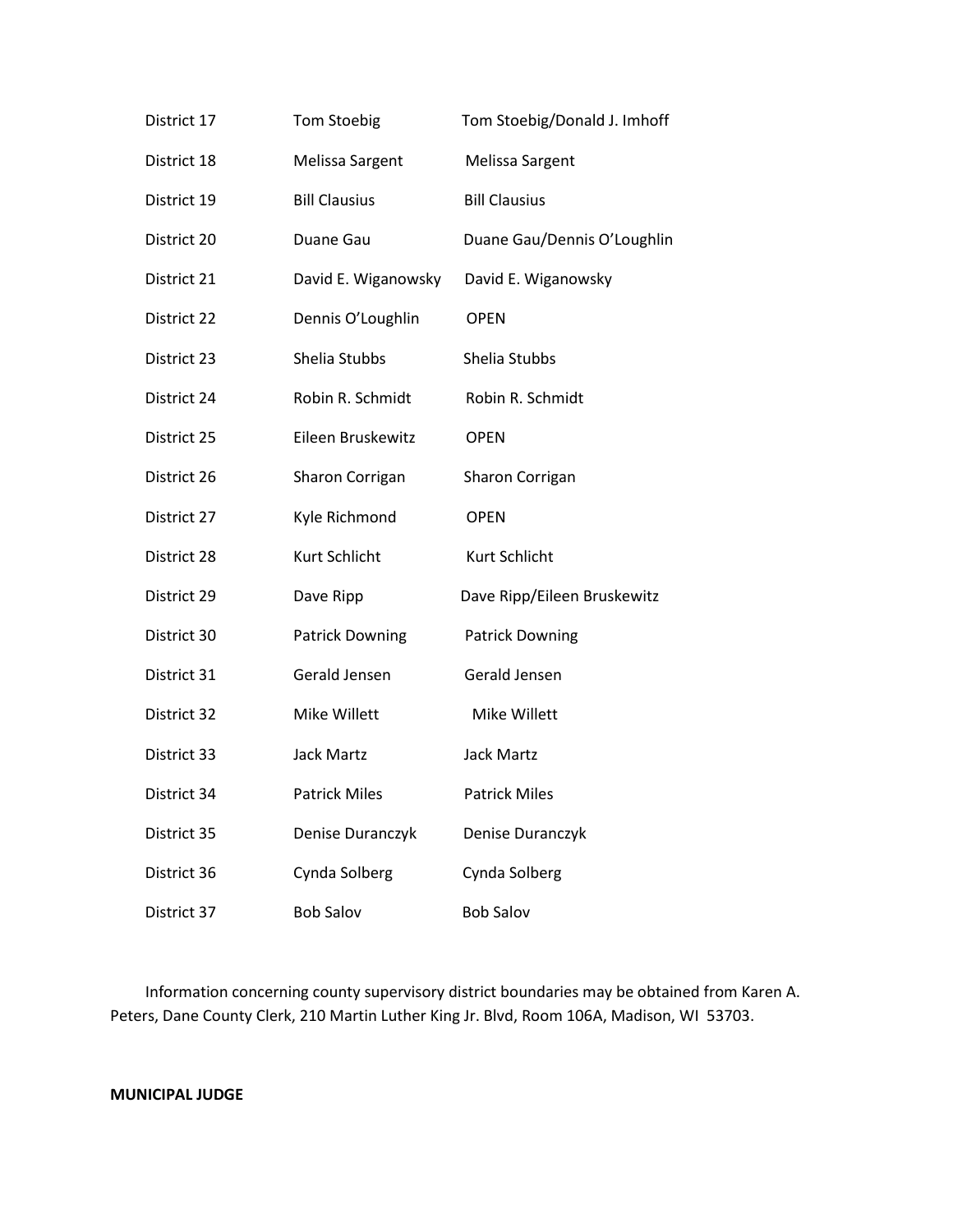A MUNICIPAL JUDGE, serving more than one municipality, for a term of four years, to succeed the present incumbents listed, whose terms of office will expire on April 30, 2012:

Towns of Perry, Primrose and Springdale, and

the Village of Mount Horeb Jody Morey

Towns of Dunkirk, Rutland, Pleasant Springs

and City of Stoughton and City of Stoughton Jonathan M. Hajny

 Information concerning the above multi-jurisdictional municipal judge district boundaries may be obtained from Karen A. Peters, Dane County Clerk, 210 Martin Luther King Jr. Blvd, Room 106A, Madison, WI 53703

 A MUNICIPAL JUDGE, serving more than one municipality, for a term of four years, to succeed the present incumbent listed, whose term of office will expire on April 30, 2012:

 Town of Albion (Dane County) , City of Edgerton (Dane & Rock Counties) Ronald Strouse and Town of Fulton (Rock County)

 Information concerning the above multi-jurisdictional municipal judge district boundaries may be obtained from Lori Stottler, Rock County Clerk, 51 S. Main St., Janesville, WI 53545.

 NOTICE IS FURTHER GIVEN, that the first day to circulate nomination papers is December 1, 2011, and the final day for filing nomination papers is 5:00 p.m. on Tuesday, January 3, 2012. Judicial Officer candidates (except multi-jurisdictional municipal judges) file with the Government Accountability Board.

 NOTICE IS FURTHER GIVEN, that if a primary is necessary, the primary will be held on Tuesday, February 21, 2012.